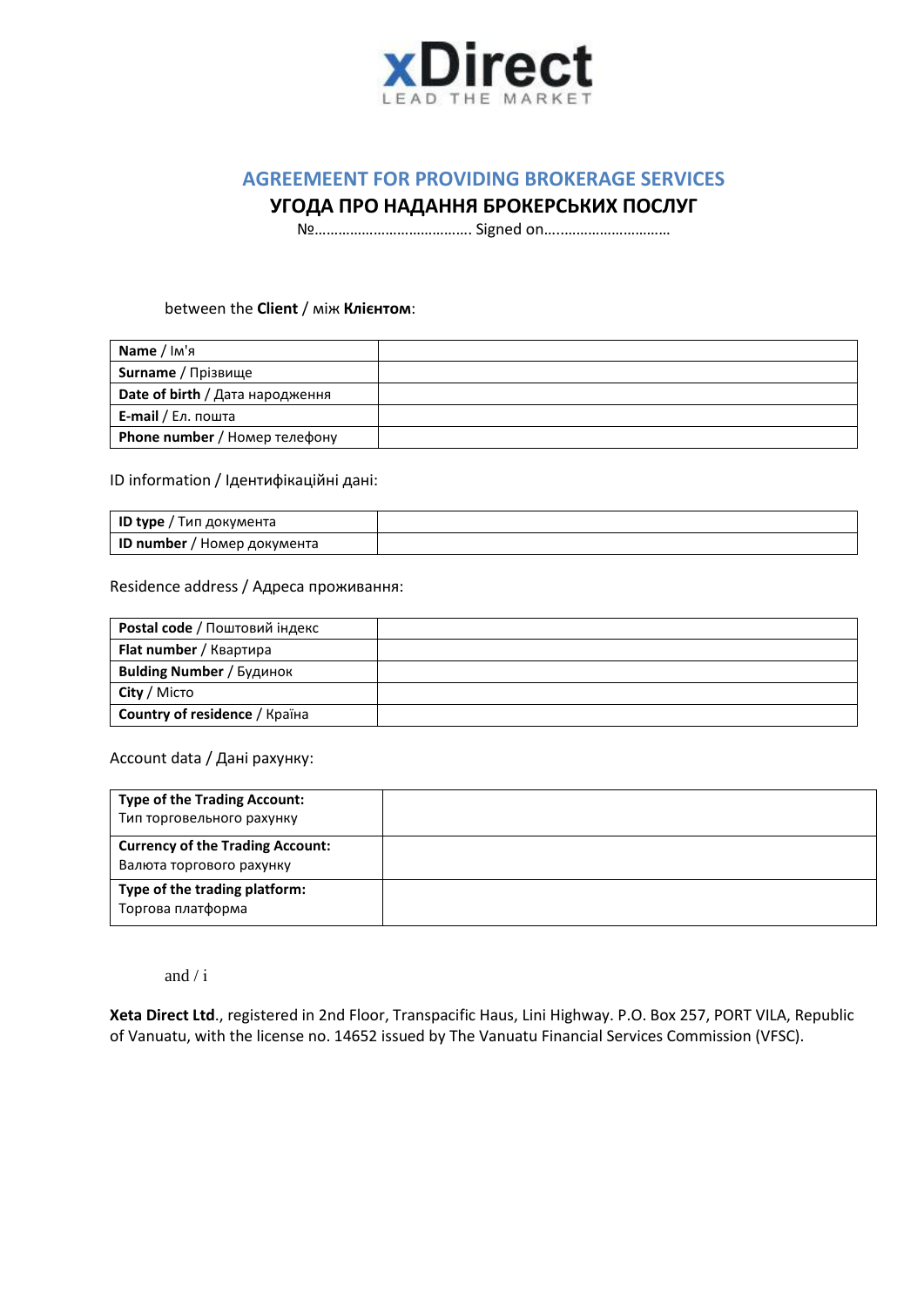

**1.** Xeta Direct provides services under the terms and conditions set forth in the Agreement which consists of the following documents available at Xeta Direct website:

- **a.** This Master Agreement;
- **b.** Privacy Policy;
- **c.** Declaration of Investment Risk;
- **d.** Orders Execution Policy;

**e.** Regulations on the provision of services (Regulations);

**f.** Other documents specified in this agreement and its attachments.

**2.** By accepting this Master Agreement Client concludes the Agreement with the reservation of condition mentioned in point 6 below and represents that he/she has read and accepts all above mentioned documents, which form an integral part of the Agreement, and that he/she fully understood their provisions and accepts all his/her obligations arising from the Agreement.

3. The Agreement may be concluded:

a. electronically, by electronic acceptance of an offer to conclude the Agreement with the use of the form provided for that purpose on Xeta Direct Website. By electronic acceptance of an offer Client concludes the Agreement with Xeta Direct with the reservation of the condition mentioned in point 6 below;

b. in writing, by signing Master Agreement and sending its scanned version to the e-mail address given at Xeta Direct website, with the reservation of the condition mentioned in point 6 below.

**4.** Conclusion of the Agreement shall be subject to positive verification of documents and data provided by the Client, required in order to conclude the Agreement, about which the Client shall be notified by Xeta Direct.

**5.** Xeta Direct shall correspond with the Client in the manner specified in this Master Agreement and its attachments. Parties hereby agree that any declarations of will related to performance of trading on Financial Instruments or other activities

**1.** Xeta Direct надає послуги відповідно до умов та положень, викладених в Угоді, яка складається з наступних документів, що доступні на веб-сайті Xeta Direct:

**a.** Ця Угода;

- **b.** Політика конфіденційності;
- **с.** Декларація інвестиційного ризику;
- **d.** Політика виконання ордерів;
- **e.** Регламент надання послуг (Регламент);

**f.** Інші документи, зазначені в цій Угоді та додатках до неї.

**2.** Приймаючи цю Угоду, Клієнт укладає договір з урахуванням можливості, зазначеної в пункті 6, і заявляє, що він прочитав і приймає всі вищезгадані документи, які є невід'ємною частиною Угоди, і що йому цілком зрозуміло їхнє значення, і він приймає всі свої зобов'язання, що витікають з Угоди.

3. Угода може бути укладена:

**a.** в електронному вигляді шляхом прийняття пропозиції укласти Угоду з використанням спеціальної форми на сайті Xeta Direct. У разі прийняття пропозиції в електронному вигляді, Клієнт укладає Угоду з Xeta Direct з урахуванням можливості, зазначеної в пункті 6;

**b.** у письмовому вигляді, шляхом підписання Угоди та надсилання її відсканованої копії на електронну адресу, вказану на сайті Xeta Direct, зберігаючи за собою право застосувати пункт 6.

**4**. Угода укладається після позитивних результатів перевірки документів та даних, наданих Клієнтом. Вона необхідна для укладання Угоди, про що Xeta Direct повинна повідомити Клієнта.

**5**. Xeta Direct повинна вести листування з Клієнтом у порядку, зазначеному в цій Угоді та додатках до неї. Сторони цим погоджуються, що вони можуть обмінюватися в електронному вигляді будь-якою інформацією щодо торгівлі за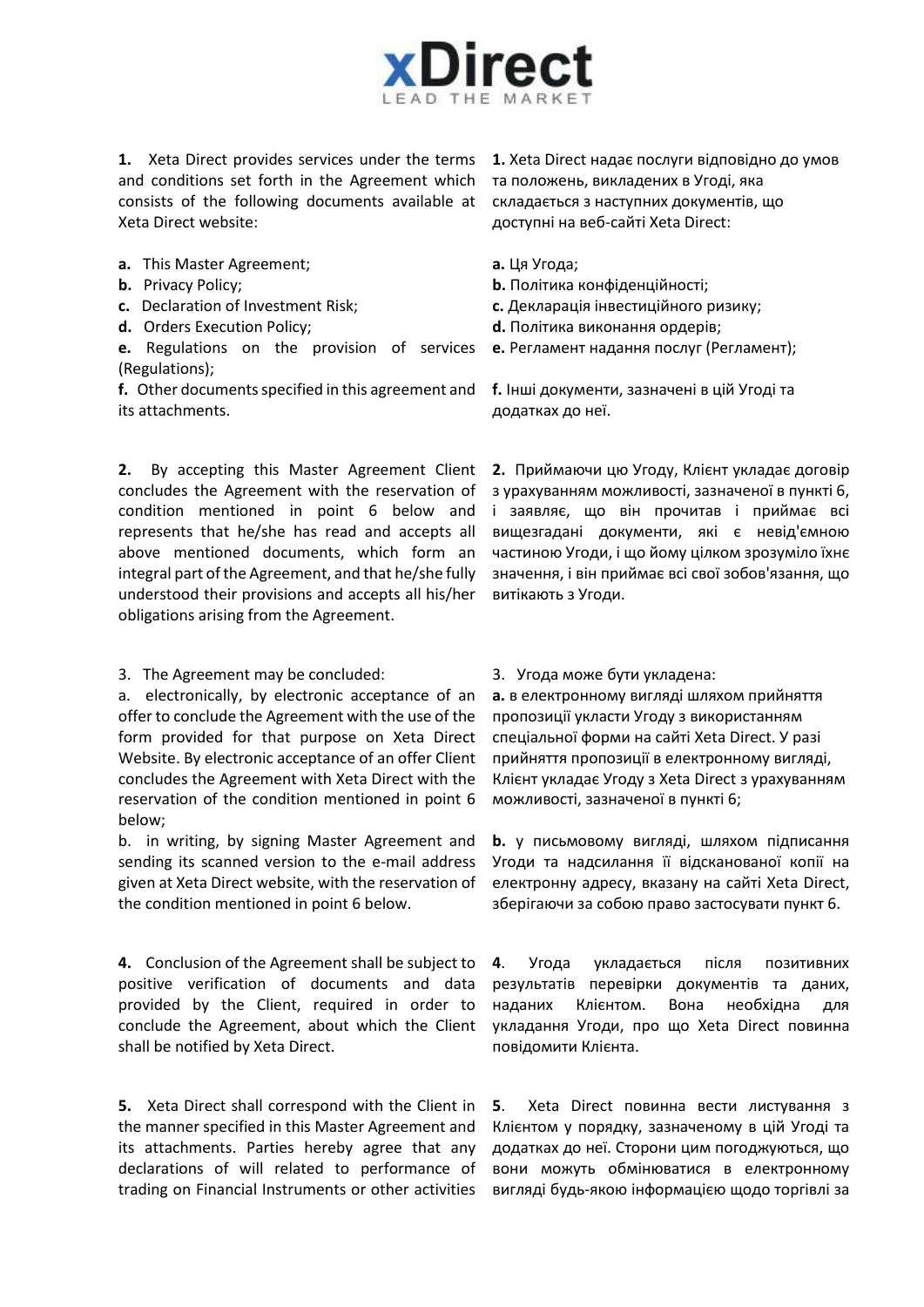

within Xeta Direct business activity may be submitted by the parties in electronic form.

**6.** The Client shall have the right to terminate the Agreement in accordance with the rules specified in the Regulations.

7. By signing the Agreement the Client represents that:

a. Client has full legal capacity to enter into legal transactions and is under no legal limitation with regard to opening a Trading Account with Xeta Direct and executing Transactions on Financial Instruments;

b. all information contained in the Agreement and other documents and information provided by the Client are true and consistent with Client's actual situation and legal status;

c. Client accepts that he is not entitled to interest for funds held on the Account(s), unless Xeta Direct stipulates otherwise.

**8.** By signing this Agreement the Client hereby authorizes Xeta Direct to reveal Client's personal and financial data such as personal and financial information regarding Transactions on Client's Account, copies of Client's application documents or information contained in those documents to Xeta Direct affiliates which exchange services with the Client or Xeta Direct, solely for the purposes of executing the Agreement or agreements the Client or Xeta Direct concluded with these entities. Affiliates are companies controlled or owned by Xeta Direct or companies under the common control of Xeta Direct or that maintain in constant cooperation with Xeta Direct and include banks, investment firms, financial services companies, auditors, IT companies, Introducers, advisors or courier companies (hereinafter referred to as "Xeta Direct's Affiliates"). Client hereby authorizes those entities to receive such information or documents and use them solely for the purposes of performing the obligations resulting from the agreements mentioned above.

фінансовими інструментами, або іншими повідомленнями, пов'язаними з господарською діяльністю Xeta Direct.

**6.** Клієнт має право розірвати Угоду відповідно до правил, прописаних у Регламенті.

7. Підписуючи Угоду, Клієнт заявляє, що:

**a.** Клієнт має повну дієздатність вчиняти правові угоди та не має жодних юридичних обмежень щодо відкриття Торгового рахунку в Xeta Direct та здійснення угод з Фінансовими інструментами;

**b.** вся інформація, що міститься в Угоді та інших документах, а також інформація, надана Клієнтом, є достовірною та відповідає реальній ситуації та правовому статусу Клієнта;

**с.** Клієнт приймає, що він не має права на відсотки за коштами, розміщеними на Рахунку(ах), якщо Xeta Direct не передбачено інше.

**8.** Підписуючи цю Угоду, Клієнт дає повноваження Xeta Direct розкривати особисті та фінансові дані Клієнта, такі як інформацію про Транзакції на Рахунку Клієнта, копії документів або інформацію про Клієнта, що міститься в цих документах, афілійованим особам Xeta Direct, які надають послуги Клієнту або Xeta Direct виключно з метою виконання умов цієї Угоди або угод, укладених Клієнтом або Xeta Direct з такими особами. Афілійованими особами є компанії, що контролюються або належать Xeta Direct, або постійно співпрацюють з Xeta Direct і включають банки, інвестиційні фірми, компанії з надання фінансових послуг, аудиторські компанії, ІТ-компанії, компанії-розробники, консалтингові або кур'єрські компанії (далі - Афілійовані особи компанії Xeta Direct). Клієнт цим уповноважує такі особи отримувати інформацію або документи та використовувати їх виключно з метою виконання зобов'язань, що випливають із згаданих вище угод.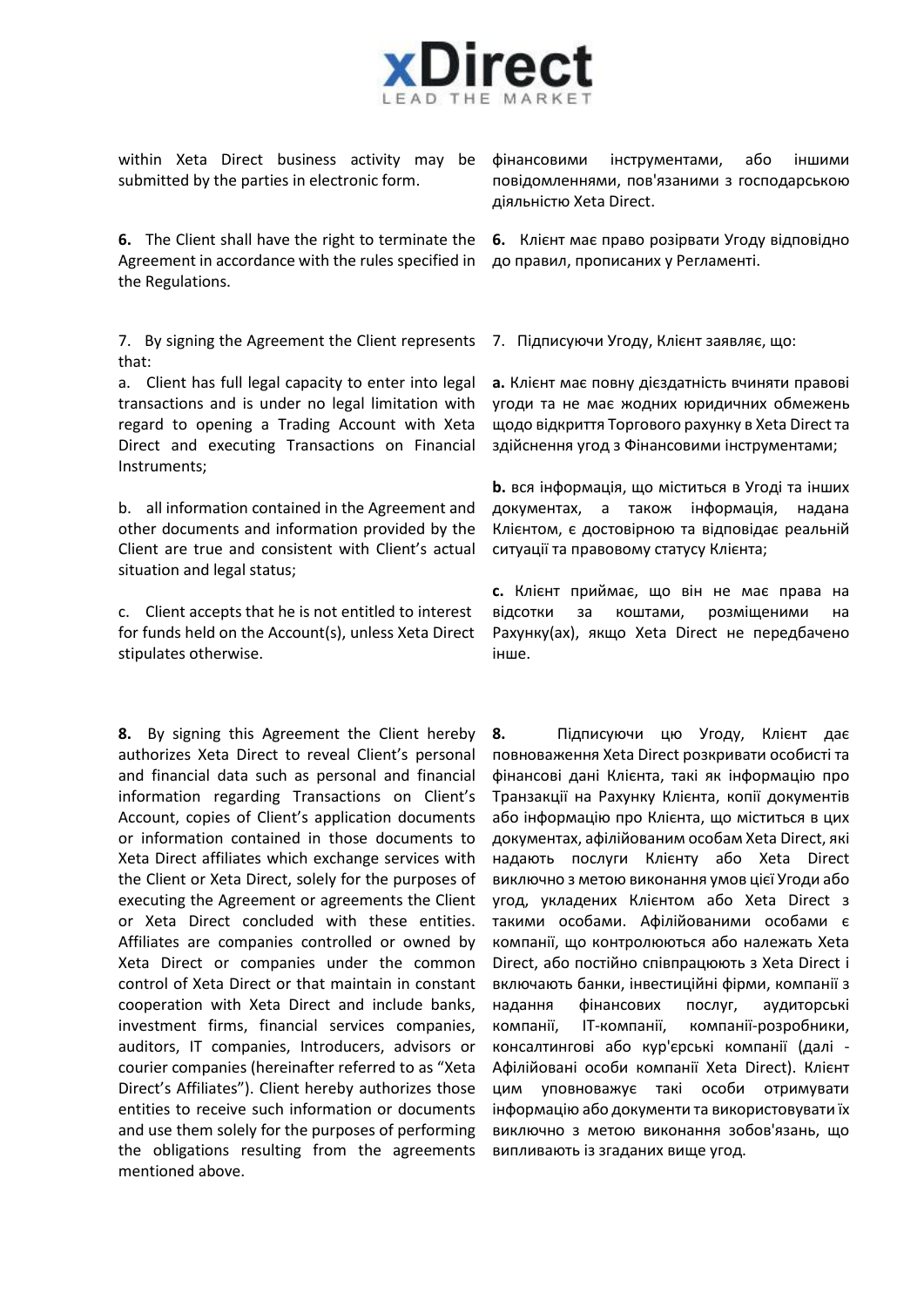

**9.** Xeta Direct is the administrator of personal data submitted by the Client. Client has the insight right to his/her personal data, and the right to make amendments and corrections of the personal data submitted to Xeta Direct by submitting data change form.

**10.** Client shall also be obliged to notify Xeta Direct about any change of his/her personal data. Xeta Direct shall not be responsible for any losses resulting from not informing Xeta Direct about changes of Client's personal data and for damages resulting from Xeta Direct actions, taken on the basis of incorrect or outdated information provided by the Client.

11. The Client acknowledges that providing services by Xeta Direct may require transfer of Client's personal data to entities providing services to Xeta Direct in other countries. The Client signing herein Agreement acknowledges and agrees for the above.

**12.** This Agreement has been prepared in two languages: English and Russian. In case of any discrepancies English version will prevail.

*Acknowledgements and Client's statements: Заяви Клієнта:*

I give my consent for processing my personal data for marketing purposes by Xeta Direct and Xeta Direct Affiliates.

I give my consent to receive commercial information via electronic means of communication, from Xeta Direct and Xeta Direct Affiliates.

I declare will to be party for the agreement with Xeta Direct for trading on financial futures and options, foreign exchange, securities, contracts for differences, bullion, options and any financial

**9.** Xeta Direct є адміністратором персональних даних, наданих Клієнтом. Клієнт має право перевіряти свої персональні дані, а також право вносити зміни та виправляти особисті дані, надані компанії Xeta Direct шляхом надсилання заявки на зміну персональних даних.

**10.** Клієнт зобов'язаний повідомляти Xeta Direct про будь-яку зміну своїх персональних даних. Xeta Direct не несе відповідальності за будь-які збитки, отримані внаслідок неповідомлення Клієнтом про зміни персональних даних, а також за збитки, пов'язані з заходами Xeta Direct, прийнятими на підставі неправильної або застарілої інформації, наданої Клієнтом.

**11.** Клієнт визнає, що в процесі діяльності Xeta Direct може знадобитися передача персональних даних Клієнта іншим особам, які надають послуги компанії Xeta Direct в інших країнах. Підписуючи цю Угоду, Клієнт визнає та погоджується з вищезазначеним.

**12.** Ця Угода укладена двома мовами: англійською та українською. У випадках можливих різночитань версія англійською має перевагу.

Даю свою згоду на обробку моїх персональних даних у маркетингових цілях компанією Xeta Direct та Афілійованими особами компанії Xeta Direct.

Даю свою згоду на отримання комерційної інформації за допомогою електронних засобів зв'язку від компанії Xeta Direct та Афілійованих осіб компанії Xeta Direct.

Заявляю своє бажання укласти Угоду з компанією Xeta Direct для торгівлі фінансовими ф'ючерсами та опціонами, іноземною валютою, цінними паперами, контрактами на різницю, зливками та